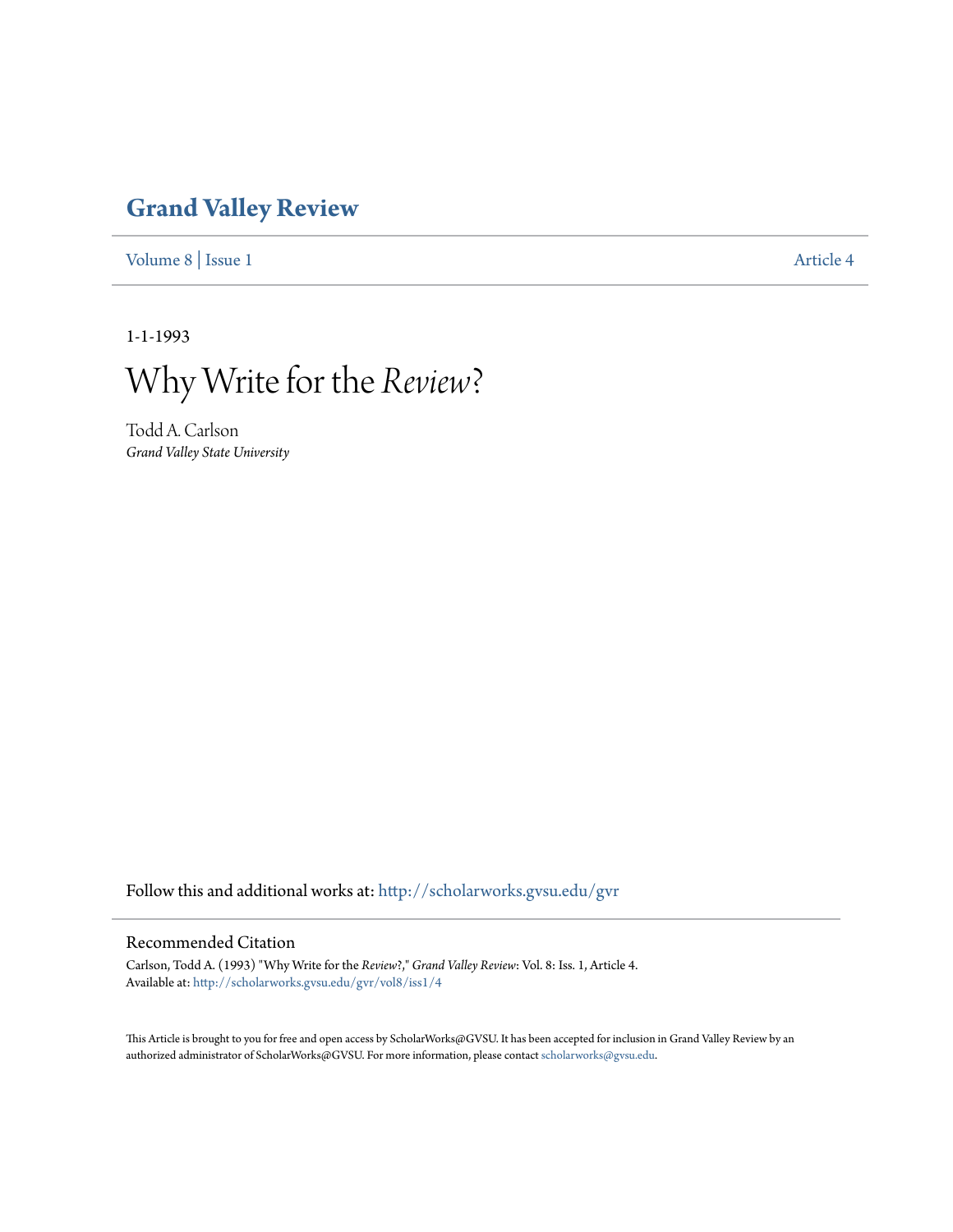## **Why Write for the Review?**

#### TODD A. CARLSON

There is a widely held belief on campus that publication in the Review does not "count" on an academic vita because it is not a peer reviewed journal. I think that this attitude is unfortunate and contrary to the undergraduate liberal arts mission of GVSU. Although scholarly activity and journal publication are an important part of a faculty member's career, it is possible for teaching faculty to overemphasize this type of professional activity. The value of a degree from many large universities has deteriorated because of the emphasis on research and publication to the exclusion of undergraduate teaching. After all, peer reviewed journal articles are written for a small group of highly specialized scholars and thus are not publications in the literal sense, in that these articles are not written "for the public." At a school like Grand Valley, however, we "publish" every day when we walk into a classroom. Teaching, is in fact, our most significant publication, because it makes our knowledge accessible to the general public. We will enhance our teaching if our professional publications include not only traditional peer reviewed journal articles, but also writings that interpret these ideas for the broader community of faculty and students. Furthermore, if we restrict our professional writings to a small circle of highly specialized scholars, we are undermining the generalist traditions of the liberal arts education. How can we justify the general education requirements for our students if at the same time we restrict our intellectual activities to just one discipline? If we are to be a liberal arts institution, then it is necessary to admit that all of the faculty members are our peers, and that our intellectual activities should include the entire university community. I think that the Review can be a significant vehicle for this part of our professional obligations. Through the Review, faculty members can demonstrate how and why their research activities are of interest to scholars of all disciplines. In other words, the Review IS a peer review publication.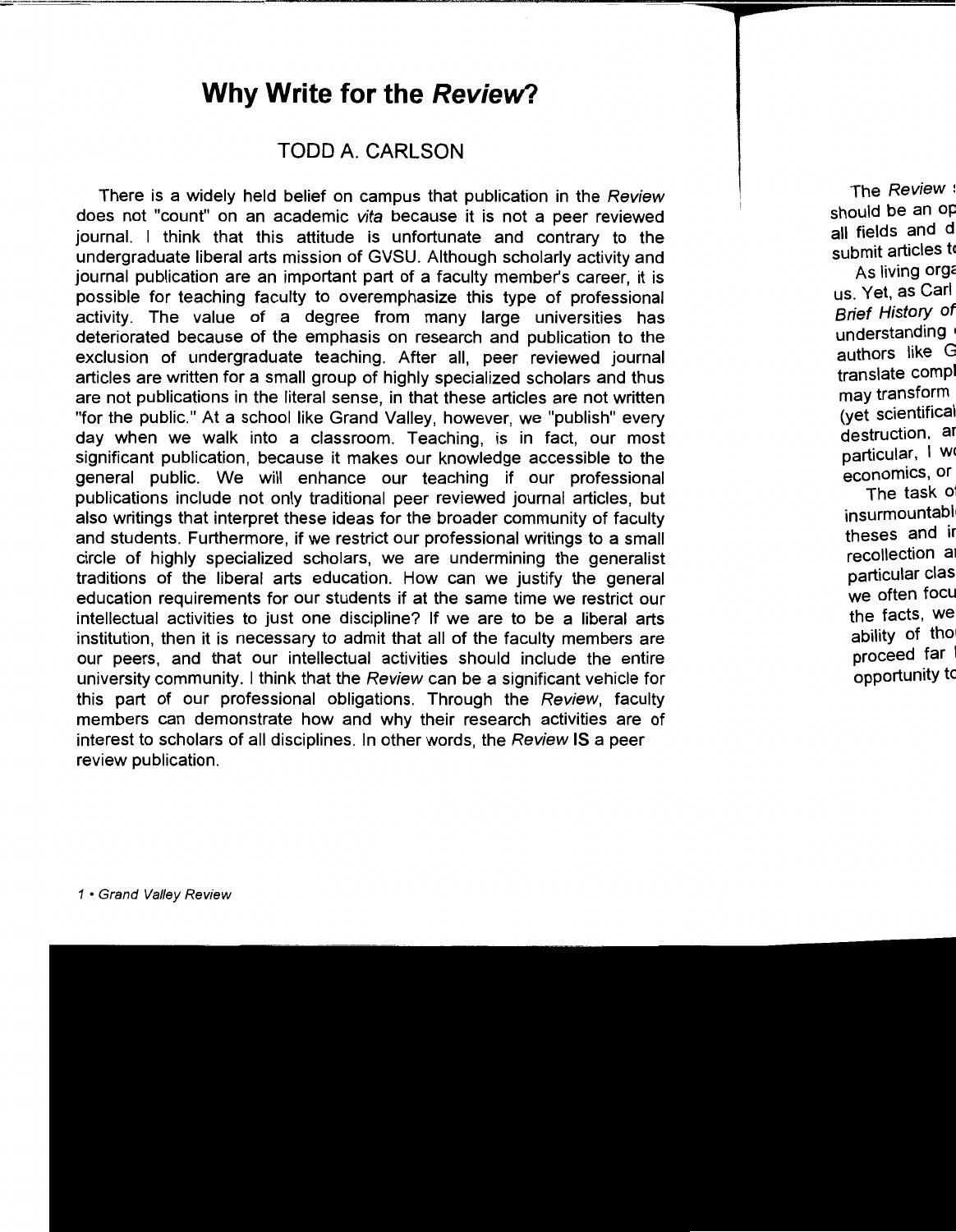### **MARKLUTTENTON**

The Review should reflect the very nature of the University. That is, it should be an open forum for thoughts, ideas, and creativity that transcend all fields and disciplines. I would like my colleagues in the sciences to submit articles to the Review.

As living organisms, we are undeniably tied to the natural world and it to us. Yet, as Carl Sagan points out in his introduction to Stephen Hawking's A Brief History of Time, most people give little thought to, or have modest understanding of the natural world. Writing in the "popular science style", authors like Gould, Leopold, Carson, and Sagan have been able to translate complex science into comprehensible pieces of nature. Scientists may transform complex and often drab technical issues into understandable (yet scientifically sound) works. Timely issues such as biodiversity, habitat destruction, and human population growth may serve as examples. In particular, I would like to see writings that mold science with sociology, economics, or politics: in short, the application of a liberal education.

The task of writing pieces for the Review need not be considered an insurmountable burden. If, in the classroom, one presents thoughtful syntheses and interpretations of scientific facts, it may simply require the recollection and compilation of one's daily thoughts and remarks in that particular class. However, as science practitioners in an educational setting, we often focus on the factual information. Because we cannot teach all of the facts, we should attempt to build not just our students, but our own ability of thoughtful analysis and open discussion so that learning can proceed far beyond the classroom. Publishing in the Review offers the opportunity to stimulate that process.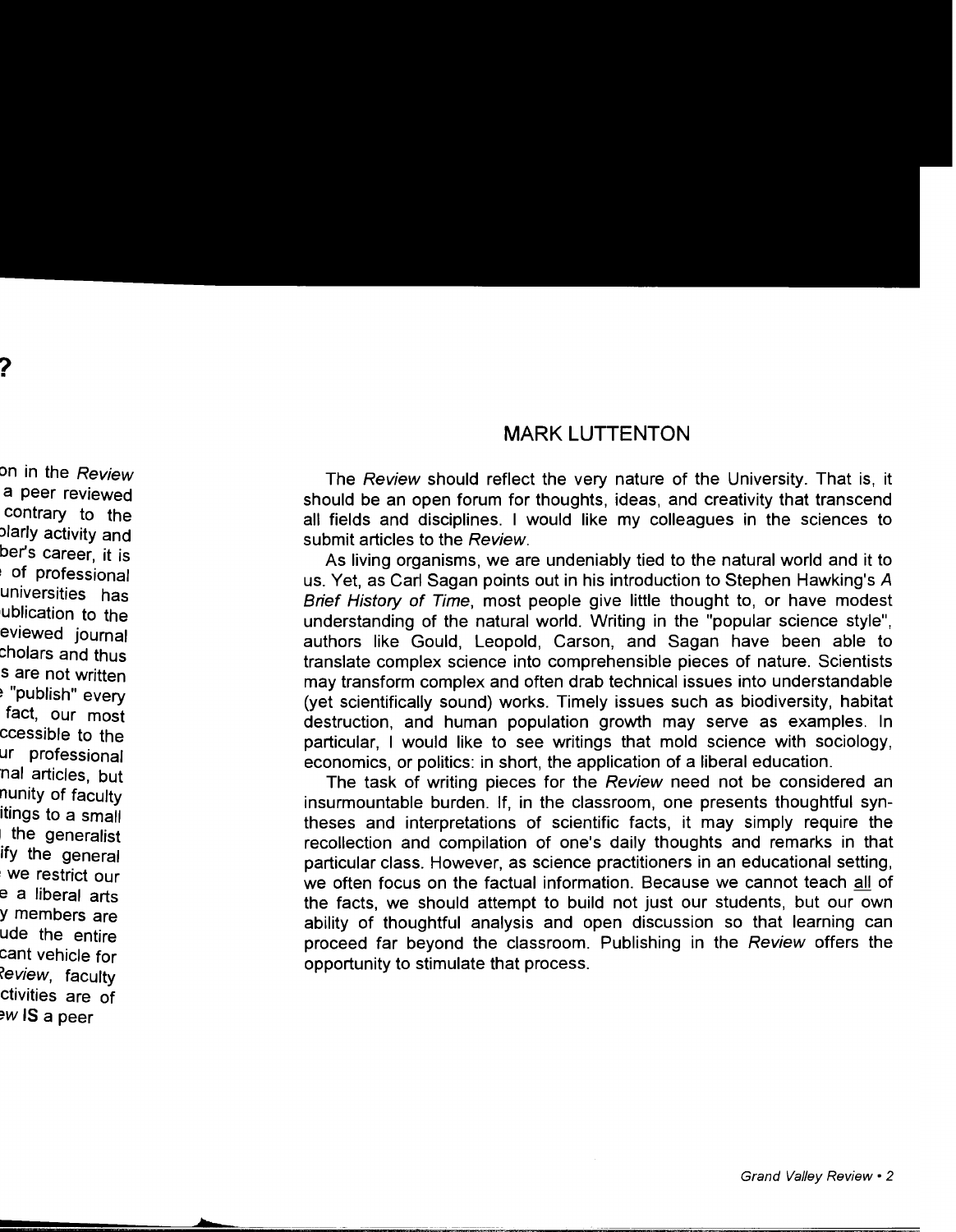### **AREND D. LUBBERS**

Professor Todd Carlson makes the point that the Grand Valley Review is a peer review publication for a university that is committed to a strong general education core for its students. The Review is one important medium for scholars at Grand Valley State University to share insights in their disciplines with the university community, and it is a medium for intellectual discourse on controversial academic matters. An opportunity for expression is necessary, even demanded, on campuses where the life of the mind is intense and active. A university-based Review is often the result. The existence of such a publication is evidence that the faculty of a university is doing its work and that the administration supports it. An interesting and energetic Grand Valley Review will demonstrate, therefore, that we have the academic intensity and energy that is expected at a university.

To enhance the future of the Review at Grand Valley, I submit the following three recommendations:

First: The faculty should consider publication in the Review for matters of promotion, salary recommendation, and tenure. Incorporating this concept in our faculty personnel policies will indicate our university's commitment and our desire for individual faculty members to interact with colleagues beyond their disciplines. In a university where "publish or perish" is not the guideline, professors who publish little or nothing in professional journals have an "in house" opportunity to share ideas and findings with their colleagues and students and get credit for it. For this policy to have validity, the editor's task is especially important: standards for acceptance must be carefully defined and maintained.

Second: The faculty and academic administration might add to the sabbatical leave policy a requirement that each faculty member submit an article to the editor, meeting the Grand Valley Review standards for acceptance, within six months after the sabbatical is completed. The editor, knowing those eligible for sabbaticals, could work in advance with faculty before they embark on their sabbatical leave. There are many opportunities for advance planning if such a policy is adopted. For those articles that are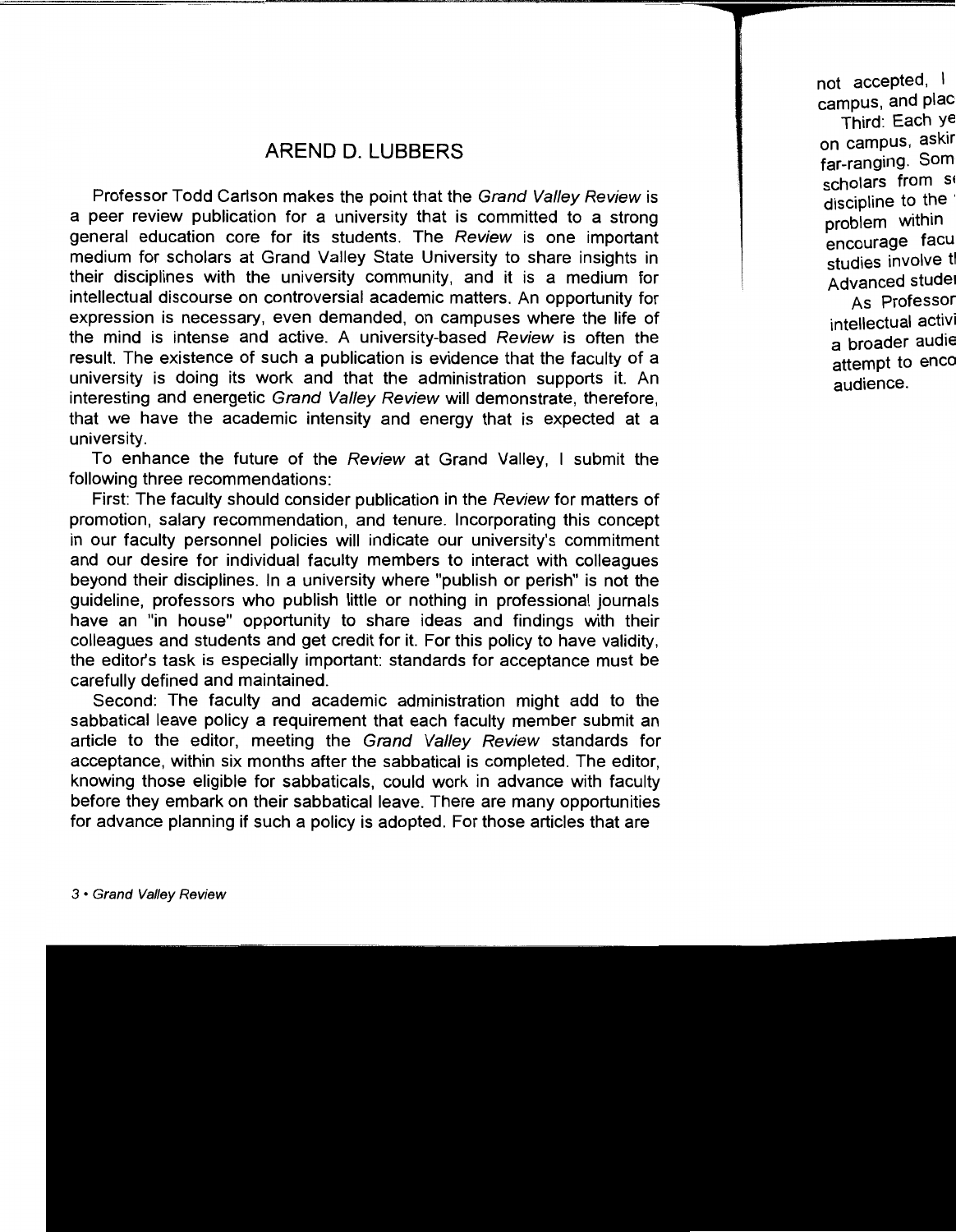not accepted, I suggest an annual sabbatical publication, printed on campus, and placed in the University library.

Third: Each year the Grand Valley Review could sponsor a symposium on campus, asking for papers of publishable quality. The subjects can be far-ranging. Some years the topic might deal with a macro subject, and scholars from several fields will be invited, each to apply his or her discipline to the topic. Other years the focus can center on one field or a problem within a single discipline. Schedules should be arranged to encourage faculty participation and attendance, and students whose studies involve them in the topic of the year should be required to attend. Advanced students, too, may be invited to present a paper.

As Professor Carlson suggests, the Grand Valley Review makes the intellectual activities of each faculty member who participates accessible to a broader audience. The recommendations I have laid before you are an attempt to encourage increased participation and create a university-wide audience.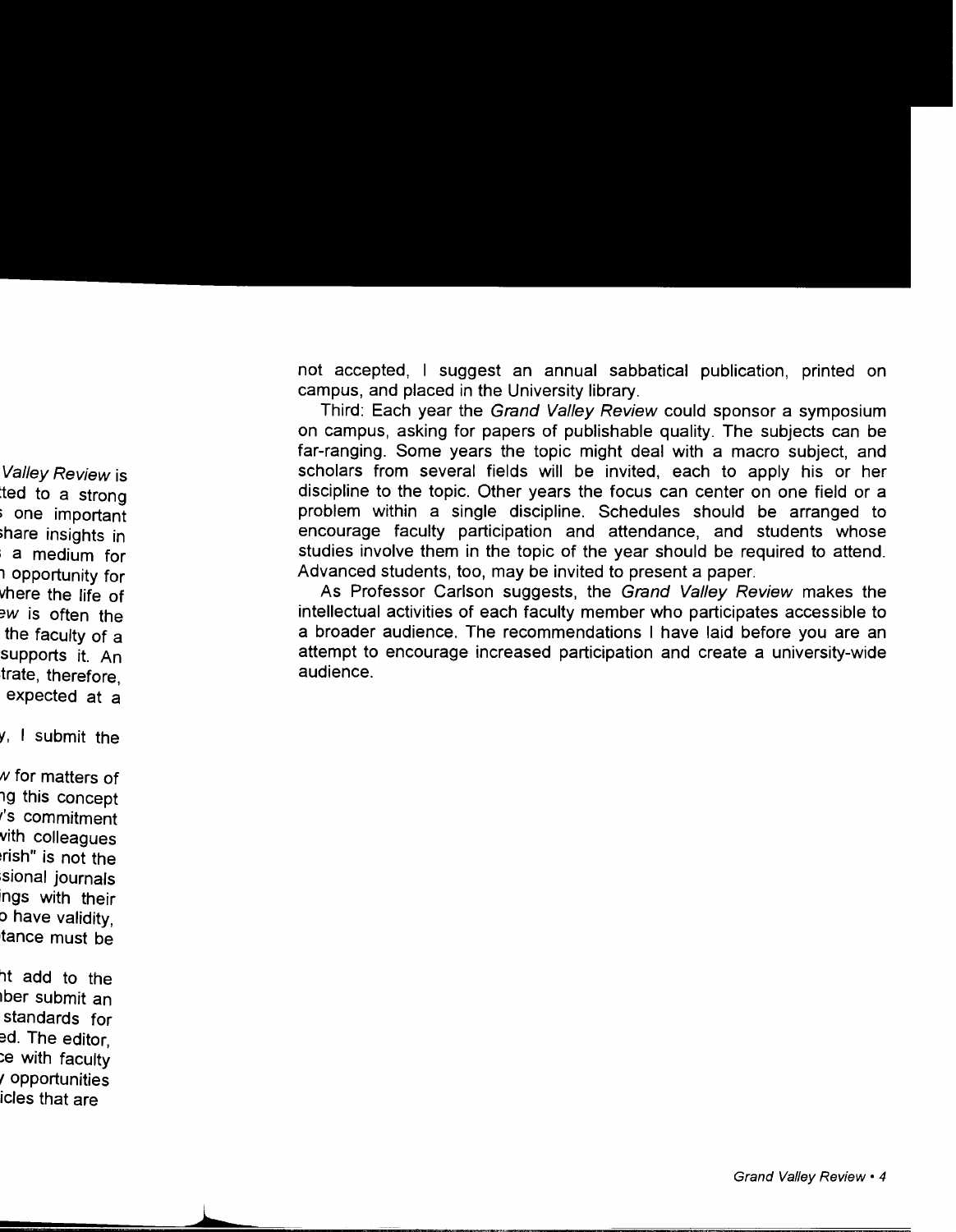## ANTHONY R. TRAVIS

In the year and in the day of obscurity and utter darkness, before there were days and years, the world being in deep obscurity, the earth was covered with water. there was only mud and slime on the surface of the earth, At that time..... there became visible a god who had the name 1-Deer and the surname Snake of the Lion and a goddess, very genteel and beautiful, whose name was also 1-Deer and whose surname was Snake of the Tiger. These two gods are said to have the been the beginning of all the other gods....

#### Ancient Origin Myth, Mixtecs of Oaxaca

My travels over the last several years to rural southern Mexico, an area where many Mayan Indian groups maintain traditional societies, have reawakened my interest in the work of the social historian, Mircea Eliade. In his book, The Sacred and the Profane (1957), Eliade maintains that people experience two existential modalities of being, the sacred and the profane. The sacred is most intensely experienced in space reserved for it. The boundaries of sacred space are marked with ritual, performance, myth, and created significance. Within this sacred space, time is experienced in a cyclical manner, often in rhythm with the seasons of planting, birth, maturing, harvesting, and dying. Through myth and ritual, the ultimate meaning of being and the nature of the cosmos are revealed. Sacred centers in archaic societies, such as temples and palaces radiate, sacrality outward, infusing every individual act in the community--eating, working, sexual relations--with ultimate meanings that often reveal the nature of the cosmos. The sacred is thus experienced in everyday life when the sacred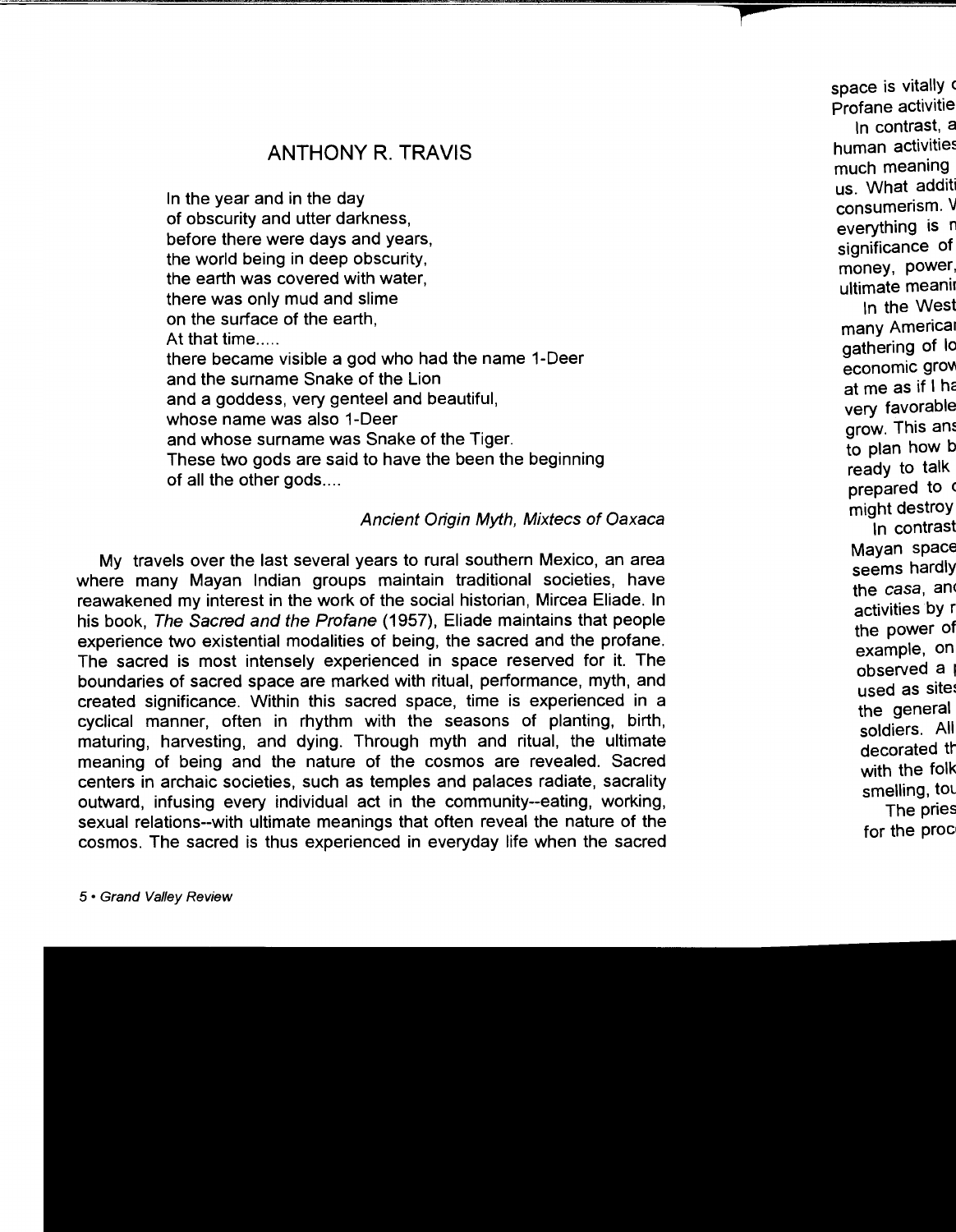space is vitally connected to the central activities of the of the community. Profane activities are thereby infused with sacred meaning.

In contrast, according to Eliade, we in the modern western tradition see human activities as largely physiological acts, organic phenomena without much meaning outside the physical pleasure such acts in themselves give us. What additional pleasure they may give often lies in their relation to consumerism. We live in a society marked by commodification: the worth of everything is measured by the price it might bring in the market. The significance of life is limited, to a large degree, to the accumulation of money, power, and things as ends in themselves without reference to ultimate meanings.

In the West, we often treat means as if they were ends. For example, many Americans see economic growth as an end in itself. I once asked a gathering of local Grand Rapids economic leaders why they were putting economic growth as the number one priority of the region. They all looked at me as if I had two heads. One person answered that the region was in a very favorable position to achieve economic growth, and thus we should grow. This answer must have satisfied those present, because we went on to plan how best that growth could be achieved. I saw that no one was ready to talk about what constituted the good life. They were not even prepared to discuss the possibility that economic growth for the region might destroy the very things that they liked about living in the region.

In contrast to my American experience, I am amazed at how much of Mayan space and time is infused with the sacred. In fact, the profane seems hardly to exist at all in Mayan life. Farming in the *milpa*, cooking in the casa, and many other everyday activities are transformed into sacred activities by ritual and myth. Even a thoroughly secularized person can feel the power of the sacred through the medium of this myth and ritual. For example, on a Good Friday visit to a small town in the rural Yucatan I observed a passion play. It was enacted in the main square, with stores used as sites for the various acts. In one scene, the people had converted the general store into Pontius Pilate's palace, complete with centurion soldiers. All of the people had dressed up in hand-made costumes, decorated the plaza with real and colorful paper flowers, and filled the air with the folk music of the flute and drum. All the senses--seeing, hearing, smelling, touching--were focused on the unfolding sacred drama.

The priest waited on the high steps of the church at one end of the plaza for the procession, much as the pagan priests must have greeted religious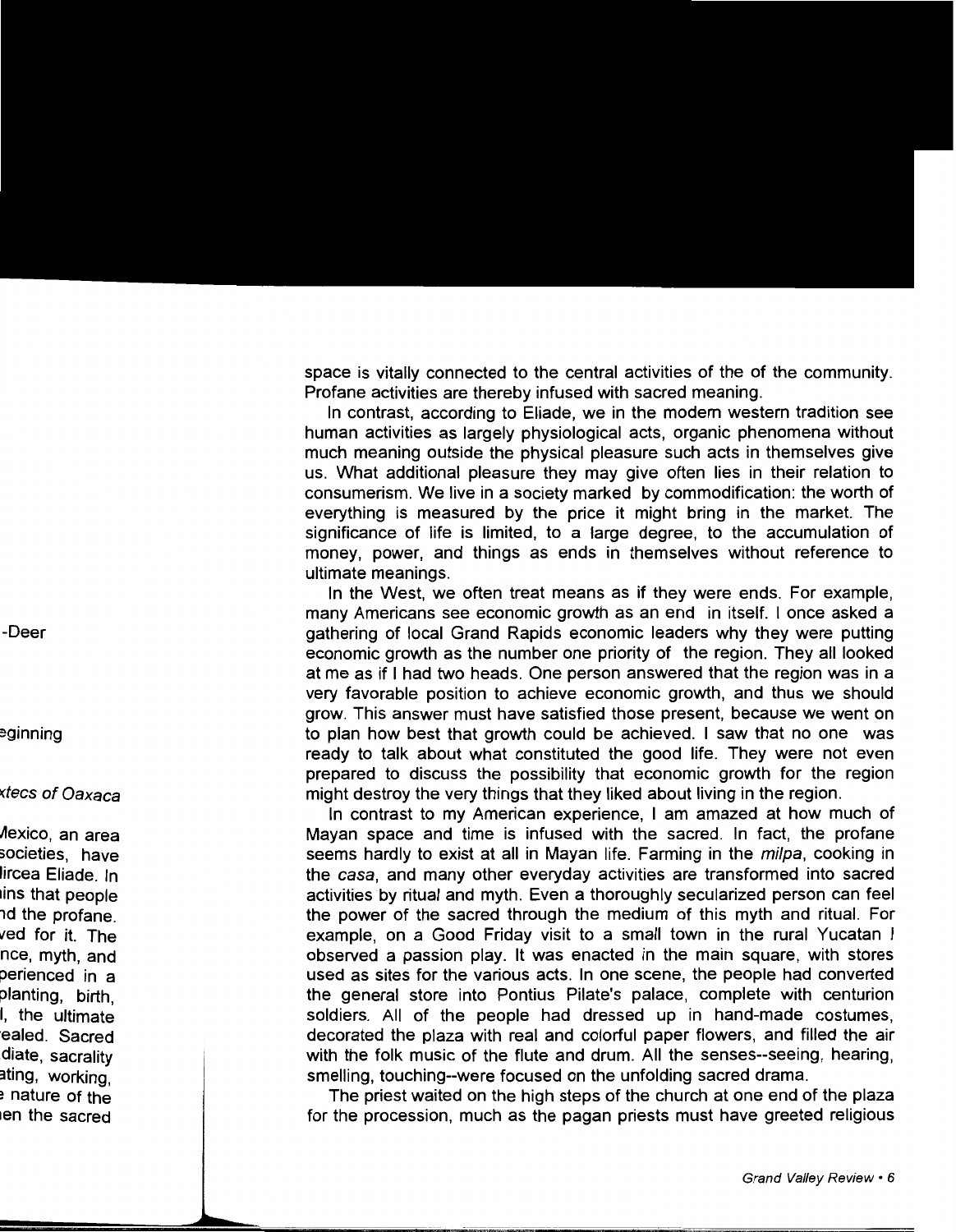processions centuries ago on the steps of the ancient pyramid. In fact, the Christian church had been built on the site of a temple and out of its stones. For ages, both Christian and pagan ceremonies had been conducted here in front of the townspeople, ceremonies that revivified the myths and made present ancient truths, giving meaning to the people's lives and revealing the nature of the cosmos. As the Mayan Jesus on his way to judgment and symbolic death passed and the people knelt in the street, I could feel the power of the sacred as it was created by the townspeople.

As the Mayan Jesus approached the site of his enacted crucifixion, I could almost hear the words of their ancestors from an ancient religious hymn from the Book of the Songs of Dzitbalche which establishes the link between blood sacrifice and fertility. In part it reads:

> Go nimbly three times around about the painted stone column, where stands that virile lad, unstained, undefiled, a man. Go once, on the second round take up your bow, put in the arrow, point it at his chest; you need not use all your strength so as to kill him, or wound him deeply. Let him suffer little by little, as He wishes it, the Magnificent Lord God.

I also felt the power of the sacred one Sunday in the small ultra-traditional Mayan town of San Juan de Chamula in the Chiapas mountains of Southern Mexico near the Guatemalan border. In what appeared to be a Catholic church, Mayan families, many in traditional dress, gathered around individual statues of saints draped in Indian clothes and adorned with mirrors and beads. The families performed individual complex ceremonies; their rituals involved dozens of small lighted tapers, beds of pine boughs, and careful arrangements of eggs, colorful flowers, beer and soft drinks. During the ceremonies there was much chanting in their native language. The intensity of the devotion clearly created a sacred space, a space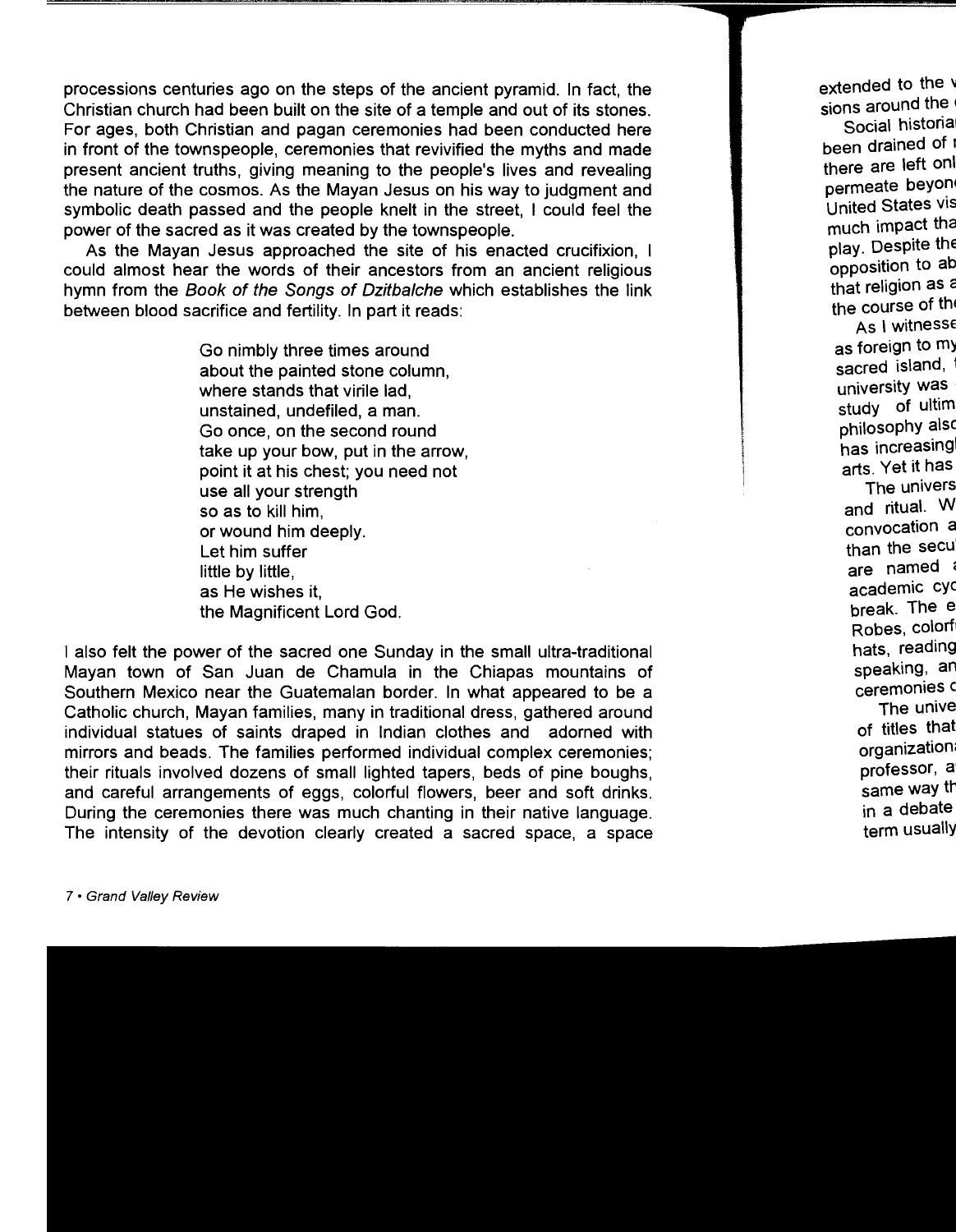extended to the whole central plaza of the town through periodic processions around the church and through the market and plaza to the town hall.

Social historians have documented that our own western tradition has been drained of much of its sacred nature in the last two centuries. Today there are left only small islands of sacred space, whose influences barely permeate beyond their immediate environs. Although many people in the United States visit a church on a regular basis, it is difficult to measure how much impact that has on their daily lives in the profane world of work and play. Despite the rise of the religious radical right and the religiously based opposition to abortion rights and gay rights, most social historians believe that religion as a dynamic force in American life has dramatically declined in the course of the 20th Century.

As I witnessed the sacred in Mayan life, I came to realize that it was not as foreign to my experience as I initially might have thought. I live in another sacred island, the university. With its origins in the medieval church, the university was clearly a sacred space in Western culture reserved for the study of ultimate things. Theology was the queen of the sciences, with philosophy also accorded a great deal of respect. Since then, the university has increasingly devoted its energies to the humanities, sciences, and the arts. Yet it has remained a space separated from the profane world.

The university's boundaries continue to be marked by cyclical time, myth, and ritual. We speak of the academic year as beginning with a fall convocation and ending with a spring commencement, a different cycle than the secular year beginning on New Year's Day. Academic semesters are named after the seasons--fall, winter, spring and summer. The academic cycle is marked by midterms, finals, winter break and spring break. The end of an academic year is celebrated with high ceremony. Robes, colorful symbolic hoods, medallions of office and service, traditional hats, reading of names, conferring of degrees, ritual music, singing and speaking, and processing all identify this as a sacred ceremony. Such ceremonies clearly mark the university as a sacred space.

The university's separation from profane society is also seen in the use of titles that grow out medieval times rather than modern professional organizational theory--for example, dean, provost, chancellor, faculty, professor, and registrar. The university grants tenure for life in much the same way that the churches confer ordination for life. We are now engaged in a debate as to which literary works should be in the canon, a religious term usually reserved for sacred scriptures.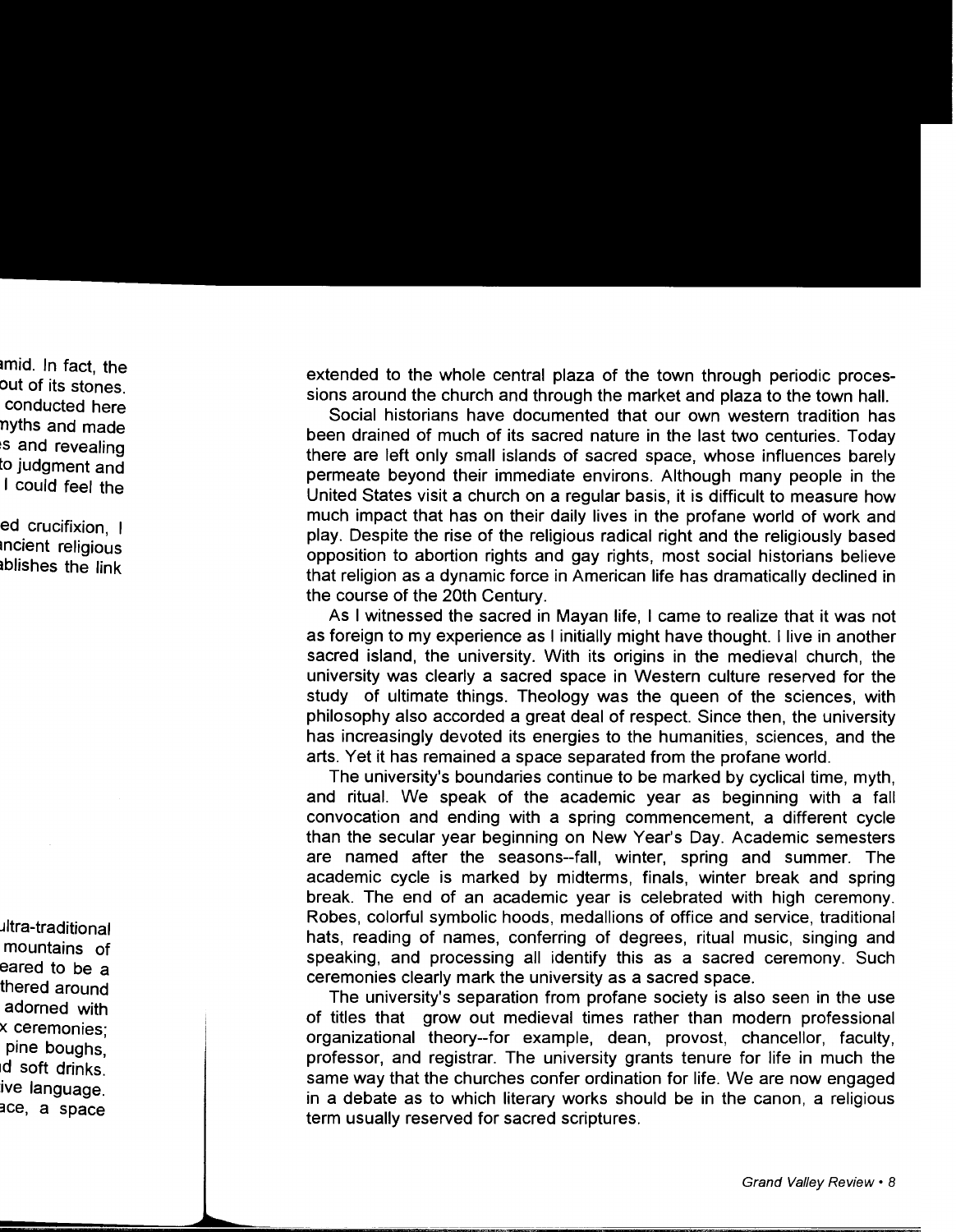Perhaps most importantly, the sacred nature of the university is maintained by the activities carried out on its campus. Martin Suber has pointed out in A Believing Humanism (1967) that every true community must have a center to which each person on the circumference of the circle is attached. For the university community, that center has always been the quest for the meaning of life and the nature of the cosmos. The liberal arts, divided into the sciences, the arts, and the humanities, carry on this quest in the modern age. Each of the discipline discovers truth in its own way.

The sciences, for example, by exploring the nature of the cosmos for the sheer pleasure of finding out why things are as they are participate in sacred task. Teilhard de Chardin, in his book, The Phenomena of Man (1958), has clearly demonstrated the connection between exploring the world through scientific questioning and a sacred yearning to understand the order of the universe and thereby the meaning of life. More recently, a number of scientists have been drawn to the idea that all natural and social entities are governed by the same fundamental principles. They are encouraged by indications that researchers from diverse disciplines have arrived at similar findings about the way patterns are established in living and non-living systems. Their work is summarized in recent books with titles such as The Emerging Science at the Edge of Order and Chaos, as well as, Life at the Edge of Chaos.

Society, through the university, creates the space necessary to carry on the quest for the nature of order in the face of seeming chaos. In his book, *A* Free and Ordered Space: World of the University ( 1991), A. Bartlett Giamatti, former president of Yale University, places the liberal arts at the very center of the university. According to Giamatti, " a liberal education is an education meant to increase in young people a sense of the joy that learning for the sake of learning brings, learning whose goal is...the commencement of a life long pleasure in the human exercise of our minds, our most human part.... [and].... to forge those links with family, neighbors, community, and country that allow each to sustain the other." Giamatti also points out that the university exists to protect and to foster an environment conducive to free inquiry, the advancement of knowledge, and the free exchange of ideas.

Such a view is not meant to disparage professional education. From its medieval birth the university included law and medical schools, giving testimony that the university has always included professional education as part of its endeavor. It is equally clear that if professional education is to be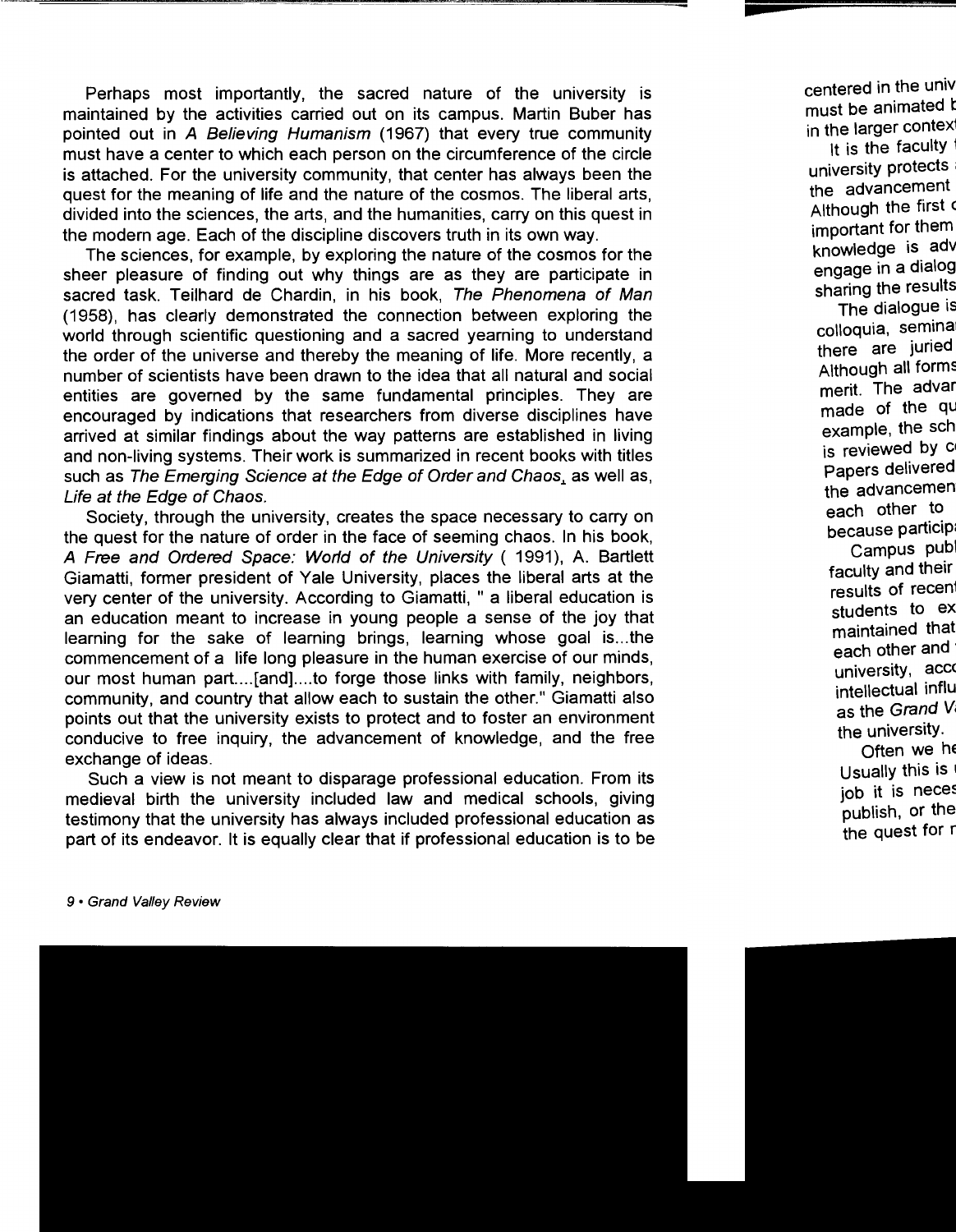centered in the university, it must be infused with the liberal temper; that is it must be animated by a love of learning and be willing to put the profession in the larger context of society as a whole.

It is the faculty that has been given the solemn duty to insure that the university protects and fosters an environment conducive to free inquiry, to the advancement of knowledge, and to the free exchange of ideas. Although the first obligation of faculty is to teach students, it is also vitally important for them to engage in continuing scholarship. It is in this way that knowledge is advanced. In addition, the faculty have an obligation to engage in a dialogue with their colleagues inside and outside the university, sharing the results of their scholarship to insure a free exchange of ideas.

The dialogue is carried on in many ways. Within the University there are colloquia, seminars, and internal publications. External to the university there are juried and nonjuried conference papers and publications. Although all forms of communication are important, they are not all of equal merit. The advancement of knowledge requires that some measure be made of the quality, validity, and importance of the scholarship. For example, the scholarly juried publication is the most meritorious because it is reviewed by colleagues and is in a form accessible to fellow scholars. Papers delivered at academic conferences are an important contribution to the advancement of knowledge because they put scholars in contact with each other to exchange ideas. Invitational conferences are valuable because participants are selected on the basis of merit.

Campus publication and colloquia are also important forums for the faculty and their students to try out new ideas or put forward the preliminary results of recent scholarship. Such forums are also useful for faculty and students to exchange ideas across disciplines. Alfred N. Whitehead maintained that the faculty should be a band of scholars who stimulate each other and freely determine their various activities. The whole point of a university, according to Whitehead, is to bring the young under the intellectual influence of a band of imaginative scholars. Thus such forums as the Grand Valley Review are important elements in the intellectual life of the university.

Often we hear the cry that a university has a publish or perish policy. Usually this is understood in a contractual sense. If one wants to keep her job it is necessary to publish. In a more profound sense, faculty must publish, or the essential dialogue between scholars will perish and with it the quest for new understandings of the world around us. If the desire for